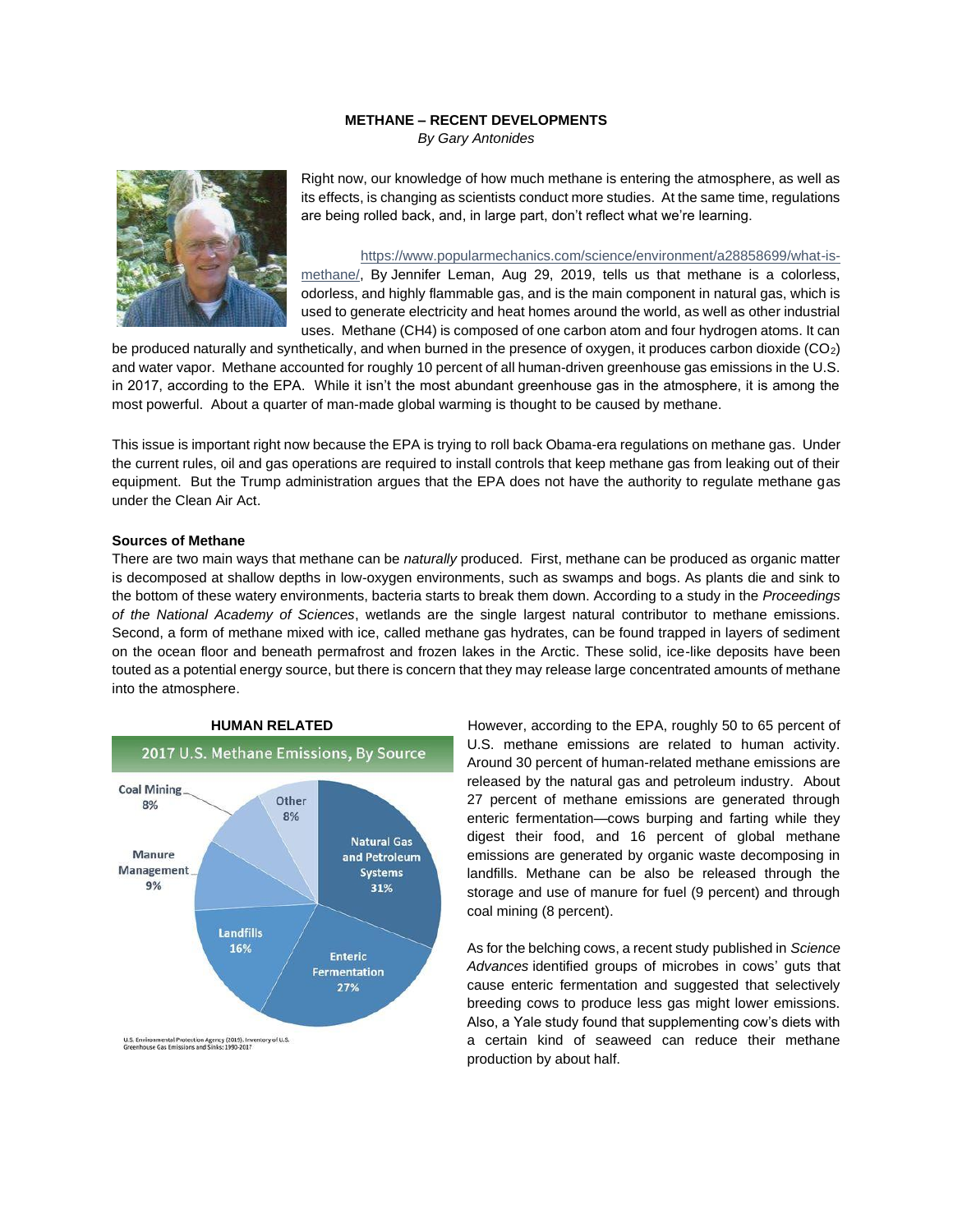Methane is one of the most potent greenhouse gases because it can efficiently absorb heat in Earth's atmosphere. However, methane lasts for maybe a decade in the atmosphere before it begins to react with a free radical called hydroxyl and turns into CO<sub>2</sub>, which can last for centuries.

Greenhouse gases are rated according to their Global Warming Potential (GWP). Studies have shown that, over a 20 year period, methane warms the planet over 80 times more than the same weight of CO2. But the most common figures rate the gases for 100 years, in which case the GWP of methane is over 30 times as potent as CO<sub>2</sub>.

We often hear that carbon dioxide heats Earth's atmosphere and oceans, causing them to expand, but "short-lived" greenhouse gases like methane and CFCs (gases that contain chlorine or fluorine) also spur thermal expansion. In 2017, scientists ran [computer simulations that showed](https://www.pnas.org/content/114/4/657) thermal expansion caused by methane continues for centuries even after the gas has dissipated from the atmosphere.

Also, there are health problems with methane. It can lead to higher levels of ozone in the atmosphere. Ozone can cause a number of health problems such as shortness of breath and aggravate lung conditions like asthma, emphysema, and chronic bronchitis, [according to the EPA.](https://www.epa.gov/ground-level-ozone-pollution/health-effects-ozone-pollution)

# **Using Satellites to Detect Methane**

People have been measuring methane in the atmosphere with aircraft and ground instruments for a long time. Now, scientists are beginning to use satellites.

# The Economist, in [https://www.economist.com/science-and-technology/2020/01/30/using-satellites-to](https://www.economist.com/science-and-technology/2020/01/30/using-satellites-to-spot-industrys-methane-leaks?cid1=cust/dailypicks1/n/bl/n/2020023n/owned/n/n/dailypicks1/n/n/NA/393509/n)[spot-industrys-methane-](https://www.economist.com/science-and-technology/2020/01/30/using-satellites-to-spot-industrys-methane-leaks?cid1=cust/dailypicks1/n/bl/n/2020023n/owned/n/n/dailypicks1/n/n/NA/393509/n)

[leaks?cid1=cust/dailypicks1/n/bl/n/2020023n/owned/n/n/dailypicks1/n/n/NA/393509/n,](https://www.economist.com/science-and-technology/2020/01/30/using-satellites-to-spot-industrys-methane-leaks?cid1=cust/dailypicks1/n/bl/n/2020023n/owned/n/n/dailypicks1/n/n/NA/393509/n) Jan 30th 2020, reports on advances in using satellites for methane detection.

When scanning for emissions in western Turkmenistan in January 2019, a satellite called *Claire* came across three large plumes of methane that appeared to originate from a gas pipeline and a compressor station. The company operating the satellite, *ghgsat,* based in Montreal, informed officials in Turkmenistan, and after a few months the leaks stopped. This incident illustrates two things: satellites can play an important role in spotting leaks of greenhouse gases and, unfortunately, the extent of such leaks is often greatly underestimated.

To see how big the leak in Turkmenistan had been, Daniel Jacob of Harvard University and his colleagues studied the images obtained by this satellite along with observations made by the Tropospheric Monitoring Instrument (*tropomi*), which is carried by a satellite operated by the European Space Agency. The results, published in *Geophysical Research Letters* in November 2019, concluded that during an eleven month period, the three leaks would have released far more than that discharged over four months by a notorious blowout at a natural-gas storage facility in Aliso Canyon, California, in 2015, which is thought to be the worst natural-gas leak yet recorded in America.

There have been other big leaks. In 2018, a group of researchers at the Netherlands Institute for Space Research studied *tropomi* images of a blowout at a natural-gas well in Belmont county, Ohio that took three weeks to control. In a paper published in the *Proceedings of the National Academy of Sciences* in December 2019, the researchers calculated from the images that the blowout was responsible for the equivalent of a quarter of the annual oil and gas industry's methane emissions in the entire state of Ohio.

Methane can be detected spectroscopically. Like other gases, it absorbs light at characteristic frequencies. With a spectrometer mounted on a satellite it is possible to analyze light reflected from Earth for signs of the gas. As with the satellites that carry them, spectrometers come in many shapes and sizes*. tropomi* can detect other polluting gases, such as nitrogen dioxide, sulphur dioxide and carbon monoxide. It rides in a large satellite weighing about 2200 pounds. The detector has an extensive view, looking at a strip of Earth about 1,600 miles wide with a resolution that means a single pixel in the image represents an area 4.4 by 2.2 miles.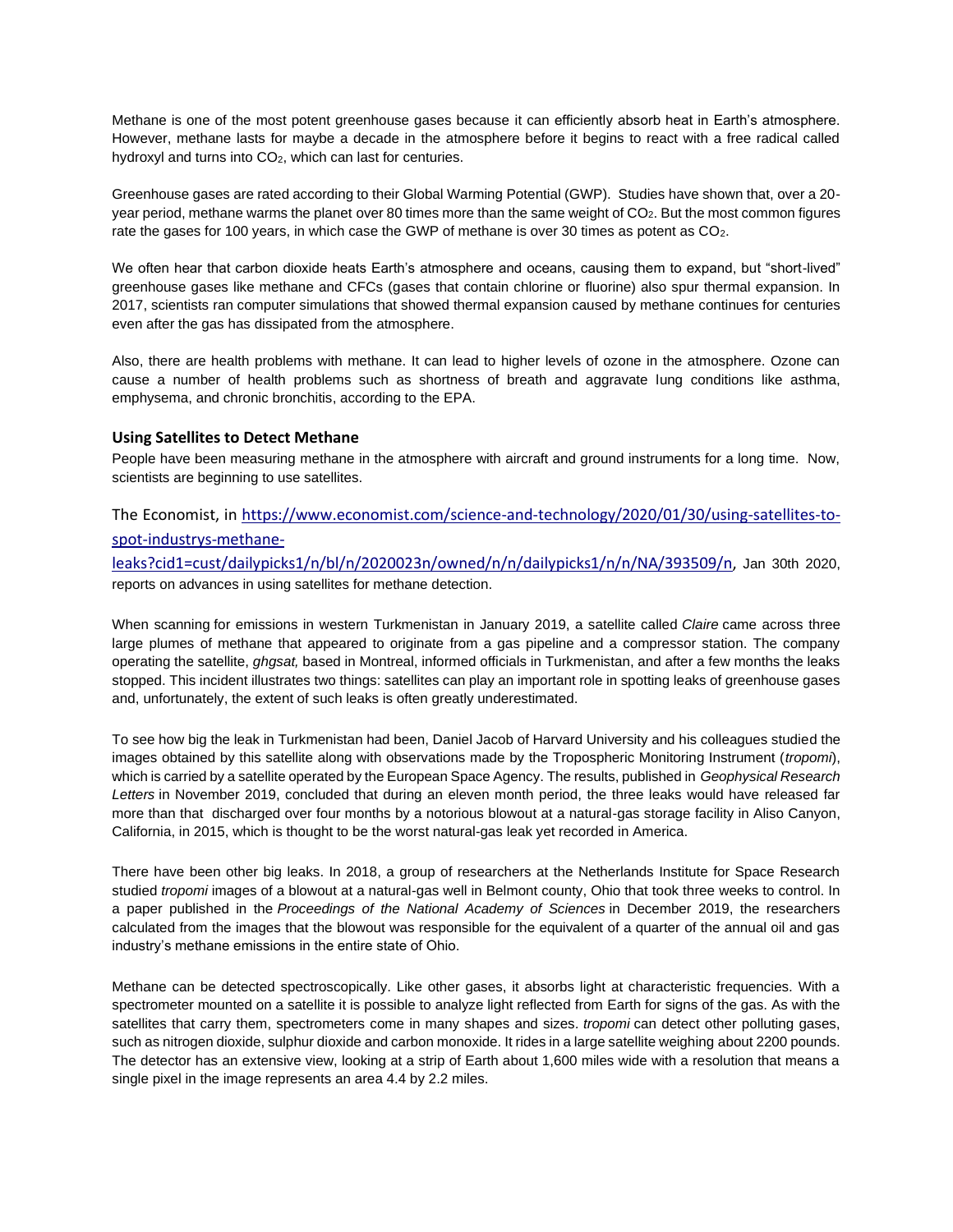Observing things more closely is the specialty of *Claire*. This 33 pound "nanosat", about the size of a microwave oven, was launched in June 2016 to measure carbon dioxide and methane emissions. With a field of view 7.5 miles wide and a resolution better than 165 by 165 feet, *Claire* can spot leaks from individual industrial plants. *ghgsat* aims to launch two more methane-hunting nanosats later this year.

*Claire* surveys industrial facilities on behalf of firms that want to monitor their emissions. *ghgsat's* chief executive, Stephane Germain, says employing satellites to do this is more reliable than using terrestrial methods. By the end of the year he plans to roll out a new service. This will provide a digital image of Earth which users will be able to zoom in on to explore continually updated patterns and hotspots of methane emissions. The map will have an average resolution of 1.25 by 1.25 miles.

Other methane-hunting satellites are coming. These include one due for launch in 2022 by *Methanesat*, an affiliate of the Environmental Defense Fund, an American non-profit organization. The 770 pound satellite will scan an area of land 125 miles wide with a resolution of 0.6 by 0.6 miles. According to *Methanesa*t, it will be the most sensitive to emission levels yet, and data collected by the satellite will be publicly available.

These satellites will give us a much better idea of how much methane is being emitted, and who is emitting it. It will also make it easier to figure out reasonable measures to manage (and regulate) methane.

### **Studying Ice Cores for Methane**

Thawing permafrost Is unlikely to increase global warming according to the study described in [https://www.forbes.com/sites/trevornace/2020/02/25/thawing-permafrost-is-unlikely-to-increase-global-warming](https://www.forbes.com/sites/trevornace/2020/02/25/thawing-permafrost-is-unlikely-to-increase-global-warming-scientists-find/#4cd389cc666e)[scientists-find/#4cd389cc666e](https://www.forbes.com/sites/trevornace/2020/02/25/thawing-permafrost-is-unlikely-to-increase-global-warming-scientists-find/#4cd389cc666e) Feb 25, 2020. Many scientists believed that, as Earth continues to warm, the melting permafrost would release methane gas into the atmosphere, furthering greenhouse gas warming. However, this study suggests that melting permafrost may not have a significant impact on increasing temperatures. The study focused on two types of permafrost, frozen soil and frozen methane hydrates in the soil underneath the oceans.

Permafrost on land is predominantly found in Siberia, Alaska, and Northern Canada. As plants, algae, and animals die, significant amounts of the carbon are not decomposed but buried in frozen soil. This "locks away" this organic matter. As temperatures warm, the soil begins to melt, introducing liquid water and oxygen to the organic matter, thus allowing bacteria to break it down and potentially release methane into the atmosphere.

Methane hydrates, the other main concern for permafrost melting, are a combination of water ice and methane trapped in frozen ocean sediment below the ocean floor. As oceans begin to warm these hydrates will begin to melt and release both water and methane. In both scenarios, the concern is that a warming planet will cause a sudden release of significant amounts of methane into the atmosphere, thus causing positive feedback and warming the planet more.



Louis Sass, U.S. Geological Survey, GETTY IMAGES

This research, published in the journal *[Science](https://science.sciencemag.org/content/367/6480/907)*, involved looking at small trapped gas bubbles in ice cores to see what the atmosphere looked like on Earth for the past 15,000 years. By analyzing the gas bubbles, which were sequentially trapped through time and represent past atmospheric conditions, the team believes methane release from permafrost did not play a significant role in warming during past warming events. They studied cores from the last glacial period to modern times, analyzing how permafrost impacted a warming planet. The team found that signatures of methane gas were small during these past warming periods and that methane release from permafrost likely did not cause a large warming event.

 In the case of land permafrost, in most scenarios the bacteria decomposed the organic matter through organic respiration, releasing CO<sub>2</sub> as opposed to methane. While the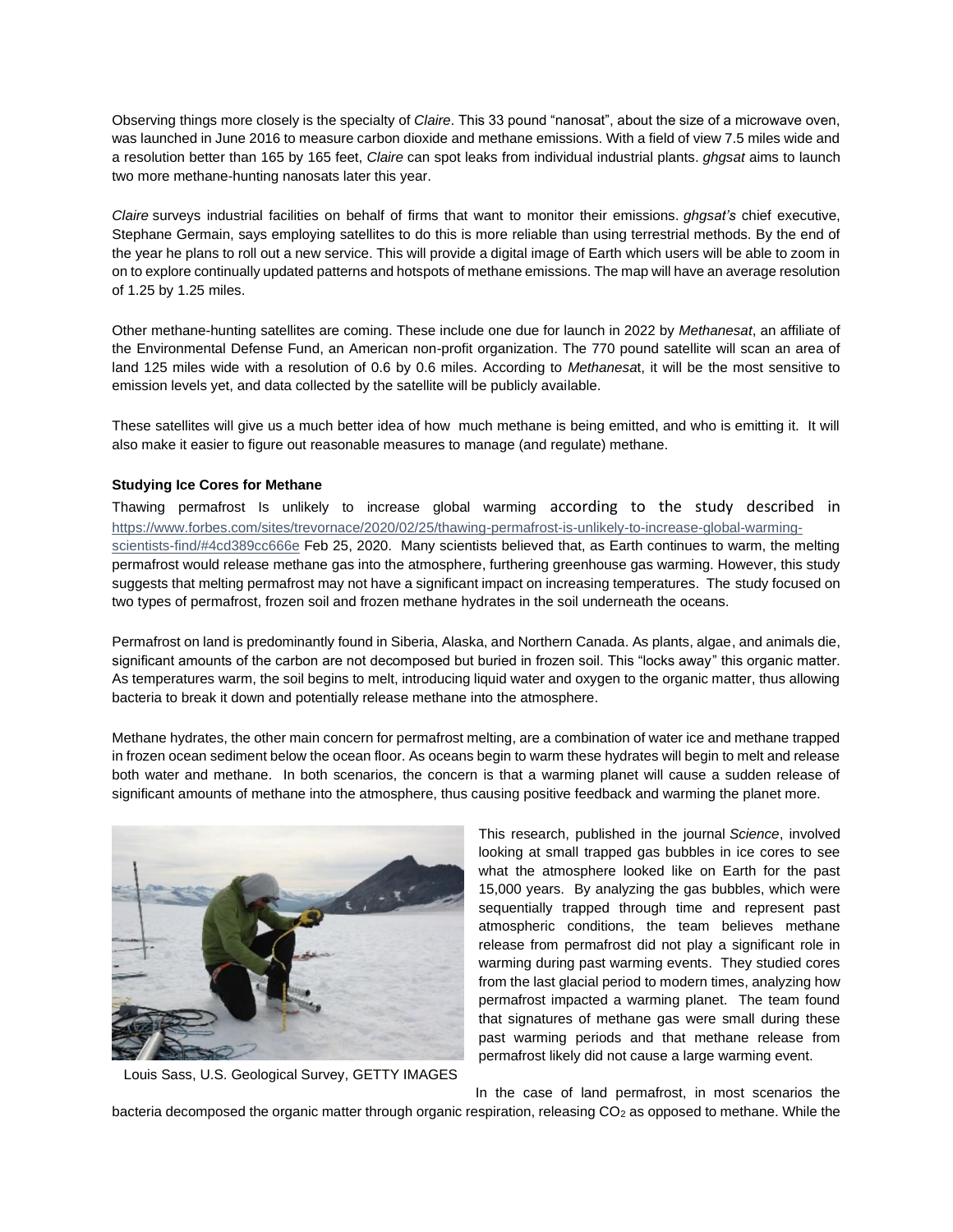$CO<sub>2</sub>$  released does add to warming, as we stated earlier, each molecule of  $CO<sub>2</sub>$  is less potent than a molecule of methane (CH4).

When looking at methane hydrates in the ocean sediment, the team found that a significant amount of the methane released never makes it to the ocean surface. It simply dissolves into the ocean water as trapped gas or is oxidized by microbes.

While it is good news that permafrost appears to play a smaller than anticipated role in potential warming, that doesn't mean we shouldn't be concerned with methane as a greenhouse gas. The existing methane came from somewhere, and the results imply that scientists and governments have been undercounting the amount of methane spewing from oil and gas operations, which could be 25 to 40 percent higher than previously thought.

# **Regulation**

Federal efforts to address methane emissions did not begin in earnest until 2014, when the Obama Administration proposed an initial set of regulatory measures to control methane emissions from oil and gas production, coal mining, and landfills. Notably, this did not provide for regulation of agricultural methane emissions, presumably because Congress has prohibited such regulation in each annual appropriations act passed since 2009. In 2016, EPA adopted three sets of methane-related regulations under the Clean Air Act (CAA) to control methane emissions.

Large landfills had to install gas collection systems once their emissions exceeded certain limits. Oil and gas facilities were restricted on gas venting and flaring at new oil wells and required enhanced leak detection and repair at wells and processing facilities. At the time, EPA was fully committed to addressing emissions from existing facilities but, the agency's position changed markedly following President Trump's inauguration.

Also, in 2016, BLM adopted the Methane Waste Prevention Rule to limit methane emissions from oil and gas production on public lands. They required 95 to 98 percent of the associated gas produced from oil wells to be captured, and imposed leak detection and repair requirements on oil and gas facilities.



Shortly after taking office, President Trump signed an Executive Order directing federal agencies to review and, if appropriate, revise all existing regulations "that potentially burden the development or use of domestic energy resources, with particular attention to oil [and] gas." BLM and EPA commenced reviews of their requirements. BLM completed its review in September 2018 and rescinded key provisions of their rule. This was immediately [challenged](http://climatecasechart.com/case/california-v-zinke/) in court by California and New Mexico, as well as several environmental groups. EPA's review of its methane regulations is still going on.

The 2020 Democratic candidates are already pledging to reverse this action. The administration has argued that Methane gas is flared near Carlsbad, New Mexico its rollbacks are justified, in part, by the fact that firms © 2019 BLOOMBERG FINANCE LP already have an incentive to reduce leaks since methane is itself valuable.

Admittedly, because of the fracking boom, the U.S. now produces a lot of gas, and that gas is valuable. The problem is that getting all of that methane from wellheads, to gathering systems, to transmission lines, to distribution lines, and finally to your stove requires a lot of pipe connections. And if those connections aren't made well and aren't maintained, they leak. Estimates of how much methane leaks, and how much is due to fracking, are still highly variable and controversial. One estimate is that oil and gas facilities' leaks are 2.3% of total U.S. gas production, while another estimates a leak rate of 3.5%.